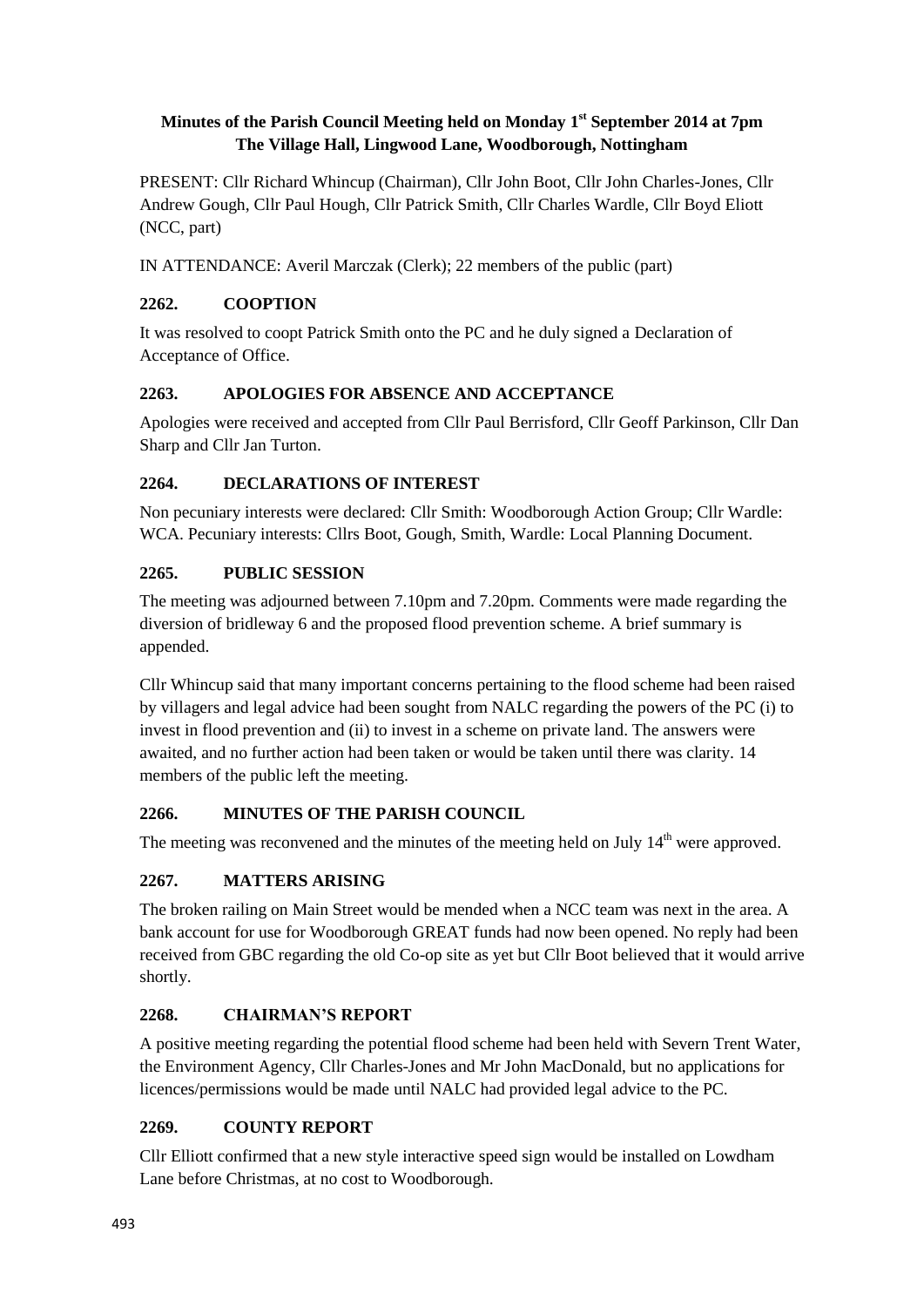## **2270. DISTRICT REPORT**

Cllr Boot reported that work proceeded on the ACS, which had passed Cabinet and was likely to be passed by the Council on 10 September. More work would take place on the implementation in the "other villages".

## **2271. POTENTIAL FLOOD MITIGATION SCHEME**

The chairman repeated that he had forms for the licences/permissions on his desk but would not take action until legal advice had been received. For the benefit of Cllr Smith and Cllr Wardle, Cllr Charles-Jones summarised what had been said at the previous meeting.

### **2272. VILLAGE SHOP AND POST OFFICE**

It was noted that the WCA was holding a meeting to discuss the future of the shop on September 8<sup>th</sup> at the Village Hall. It was proposed and agreed that there should be no charge made for the hire of the Hall for that purpose. Cllr Wardle expressed his disappointment that the PC had not shown leadership on this issue, but it was noted by all that matters were in good hands with the WCA.

### **2273. BRIDLEWAY 6**

The PC had been requested by residents of Old Manor Close to write a letter stating its support for the diversion of bridleway 6, and the chairman asked members to consider whether there was any new information which might make the PC question its previous position. Cllr Smith put forward a view that that the diversion might make development of the adjacent land more straightforward at some point in the future. At 7.55pm and again at 8.01pm the meeting was suspended briefly to allow a resident of Old Manor Close to provide information.

It was agreed that the PC should support the residents regarding the diversion, and to send a letter to the Ramblers Association.

### **2274. LOCAL PLANNING DOCUMENT/ALIGNED CORE STRATEGY**

It was noted that Ken Mafham had submitted a response (pre-circulated to all members for comment by Cllr Turton) on behalf of the PC in August. GBC would commence the consultation on Woodborough's sites in October and it was likely that additional sites would now be in scope. The status of Woodborough as "greenwash" or "inset settlement" was under review. A consultation on the draft greenbelt assessment had been received, and Cllr Smith suggested a response which was agreed by the PC. The remaining members of the public left at 8.10pm.

### **2275. INSURANCE**

Quotes had been received from Hiscox, Aviva and Zurich. Cllr Gough agreed to compare the detail of the policies. It was agreed in principle that the PC should opt for a 3 year Long Term Agreement with Zurich as the lowest quote.

The Clerk advised that the Governors Field railings were not insured and this was a requirement of the lease. Cllr Wardle agreed to investigate what the replacement value might be.

### **2276. SPEEDWATCH**

The Clerk had received an email from PC Anelay which stated that changes were afoot to Community Speedwatch, and the 3 new signs were no longer required. Various problems had been experienced with the gun handover, and the Calverton team were in the process of recruiting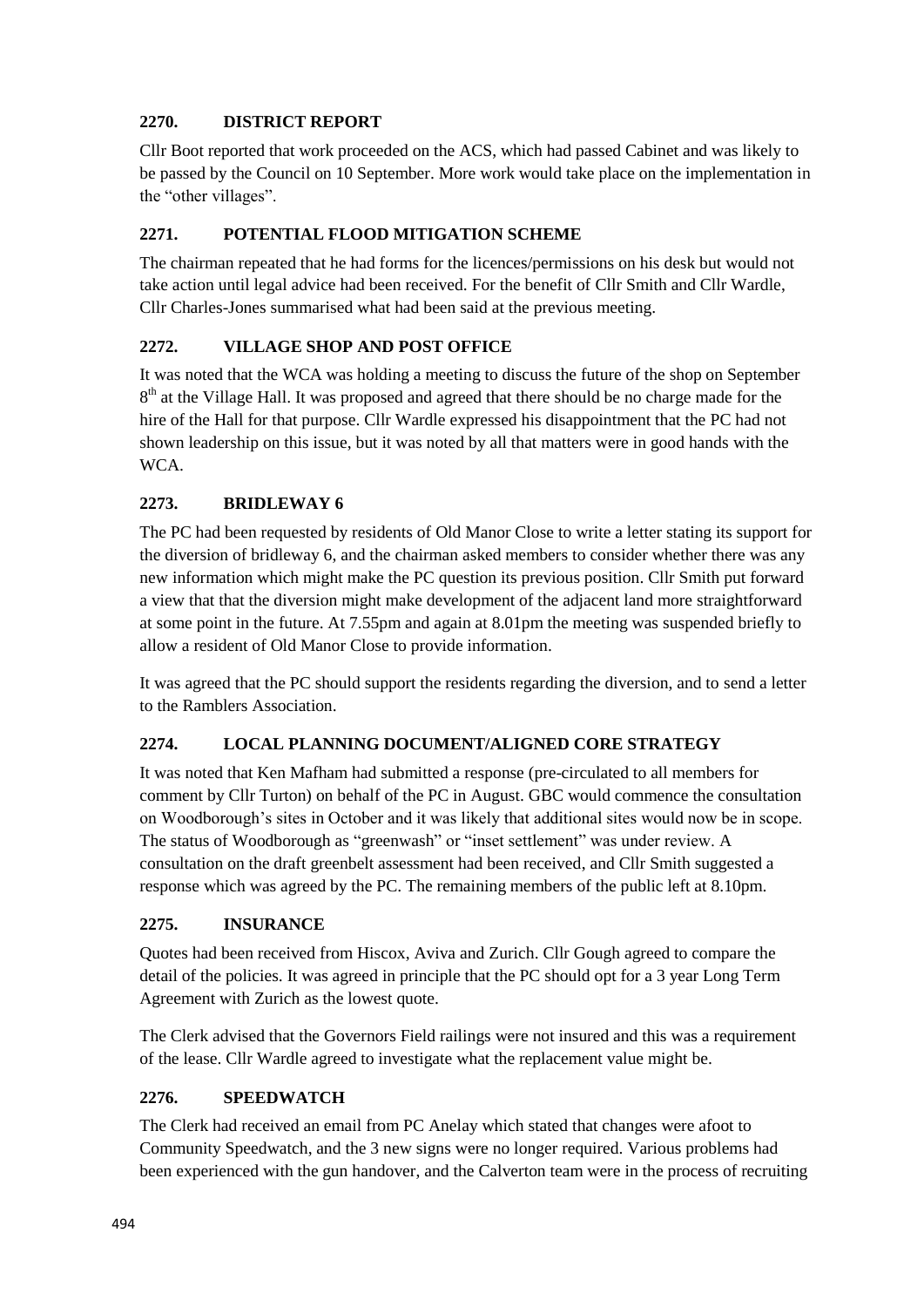new members. The letter written by Cllr Whincup to the chair of Calverton PC asking that the current rota remain in place until Christmas had been acknowledged and a reply was expected in September.

Cllr Hough agreed to take on the PC's Speedwatch liaison role (relinquishing his planning responsibilities to Cllr Smith). Cllr Elliott offered to chair a meeting between the 3 teams which shared the gun to try to end difficulties with the handovers and rotas.

# **2277. CORRESPONDENCE & EXCHANGE OF INFORMATION**

The following items were noted: emails from villagers regarding the potential flood prevention scheme; invitation to NALC's AGM; details on Seasonal Decorations licensing; an amendment to NALC's 2013 model standing orders. Following the closure of the shop, an email had been received regarding the loss of the facility to put small ads and announcements in the window. The PC noted the value of this facility and agreed to consider alternatives once the future of the shop was understood. The PC had learnt that a householder in Pinfold Crescent was putting grass cuttings and garden rubbish into the beck and it was agreed that the Clerk should write to request that the debris be cleared, copying in the Environment Agency. A villager had informed the PC about hazardous parking by members of the watering team. SLCC renewal papers had been received.

# **2278. PLANNING**

There was no objection to PC ref 901, GBC 2014/0843, an application for a 2 storey rear extension at 180 Lowdham Lane nor to PC ref 902, GBC 2014/0888, an application for a new detached double garage and dormer window on rear of exiting property at 1 Main Street, neither of which developments would be visible from the street.

During August the Clerk had responded under delegated powers to: PC ref 898, GBC 2014/0714TPO an application to fell conifer at 160 Main Street; PC ref 899, GBC 2014/0744TPO an application to fell horse chestnut, fell silver birch, remove limb of oak and remove epicormic growth on all trees annually at Bank Hill Farm; PC ref 900, GBC 2014/0831TPO an application to fell yew tree at 153 Main Street. No objection had been raised but a request that works should be carried out after nesting season.

# **2279. VILLAGE HALL**

Cllr Wardle reported that the toilet refurbishment had now been completed bar the fitting of mirrors and the project had come in £2000 under budget. It was agreed that the floor cleaning should now be booked.

Cllr Wardle advised that several of the window frames in the hall were rotten and that replacement should be an item for consideration in next year's budget.

A quote for a new chair trolley had been received and it was agreed to write to the Pre-school to ask them if they wished to purchase a trolley to help them move the committee room chairs. .

# **2280. ALLOTMENTS**

Nothing reported.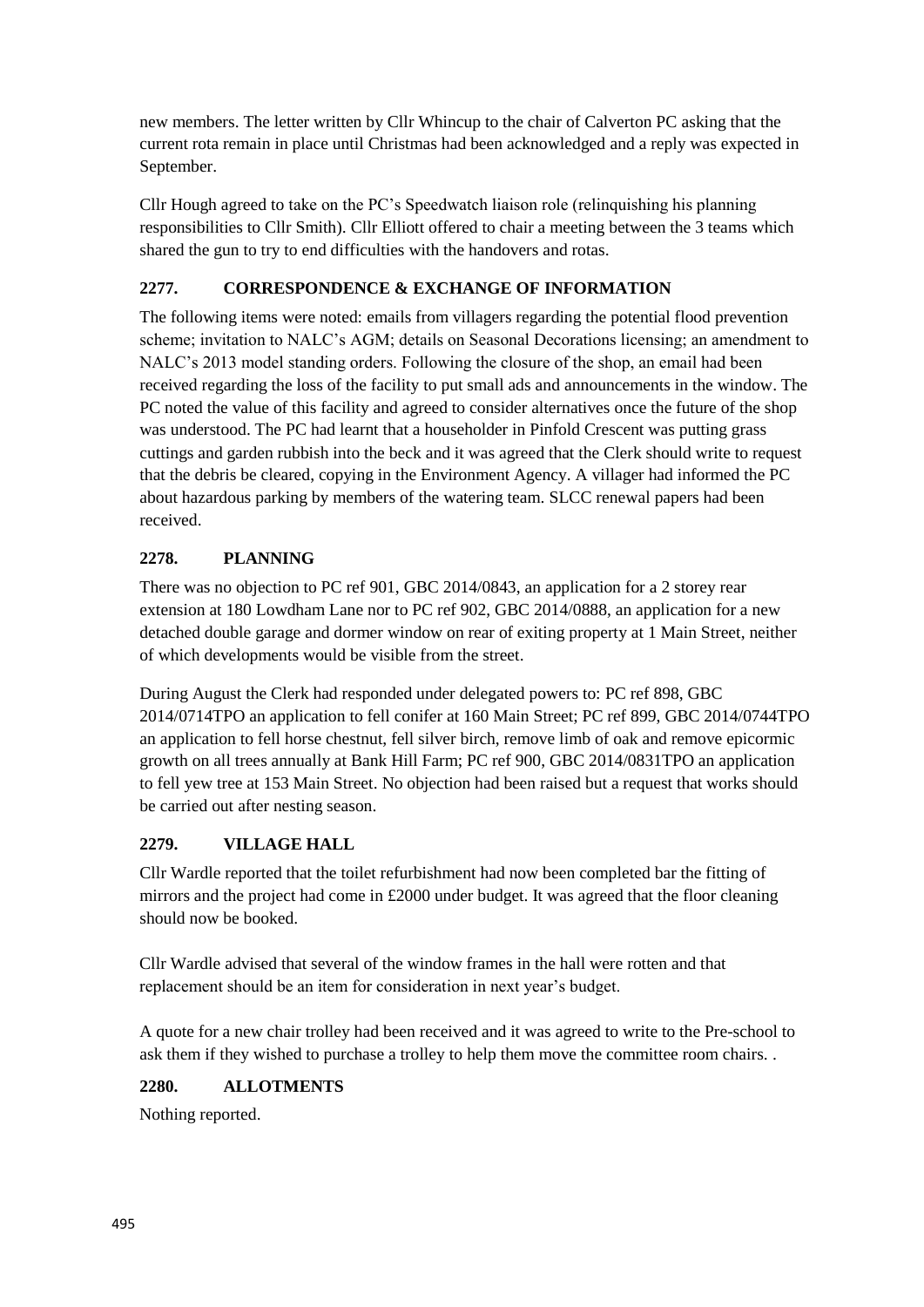### **2281. CEMETERY & CHURCHYARD**

It was agreed that Gardenscape should clear the brambles at the cemetery and churchyard (expenditure up to £100 agreed).

Cllr Whincup had made some progress with the new noticeboard.

Cllr Charles-Jones had treated the Japanese knotweed (less than 20 plants remained) and fixed some barbed wire in the corner of the cemetery.

## **2282. HEALTH & SAFETY**

An accident on the cycle carousel had been reported during July; Cllr Sharp had checked the equipment carefully and found nothing amiss.

# **2283. GOVERNORS' FIELD**

Having completed the toilet refurbishment, Cllr Wardle's energies would now be refocused on the repairs to the railings.

### **2284. PLAYING FIELD**

The dyke repair had now been completed. Cllr Berrisford had sent word that the trial use of facilities by Arnold Ladies had concluded and would not be renewed.

### **2285. FINANCE**

The Clerk presented the financial statement and 24 payments totalling £16209.23 net were approved for payment. Gross payments over £500: Scott Stone £6312 (toilet refurbishment labour and materials); Slack & Co £1860 (flooring for toilets); Premdor £3244.70 (cubicles); Michael Pavis £1796.35 (sanitaryware); Woodborough Park £822.84 (repair to collapsed dyke); Charles Wardle £782.40 (various including 2 hand dryers), Paul Nightingale (painting toilets). It was agreed that the Clerk's membership of the SLCC should be renewed at a cost of £116.

The clerk reported that the NatWest deposit account had now been closed and funds transferred to Unity Trust bank.

# **2286. CLERK'S REPORT & ANNOUNCEMENTS**

A Code of Conduct complaint had been made about Cllr Whincup and the Monitoring Officer had issued a decision notice requiring informal resolution. Cllr Whincup had made a public apology before opening the meeting and the complainant, who was in attendance, had said that he was happy with that apology. The Clerk considered the matter now to be closed.

The Clerk reported that the PC's staging date for employee pensions was October 2016. The PC would have to review its standing orders following an amendment to the Public Bodies (Admissions to Meetings) Act.

# **2287. RIGHTS OF WAY**

The overgrowth on Shelt Hill pathway and footpath 12 (playing field) had been cut back. Overgrowth on the bridleway beyond the cemetery had been reported to NCC.

### **2288. NEWSLETTER**

It was agreed to include the minutes.